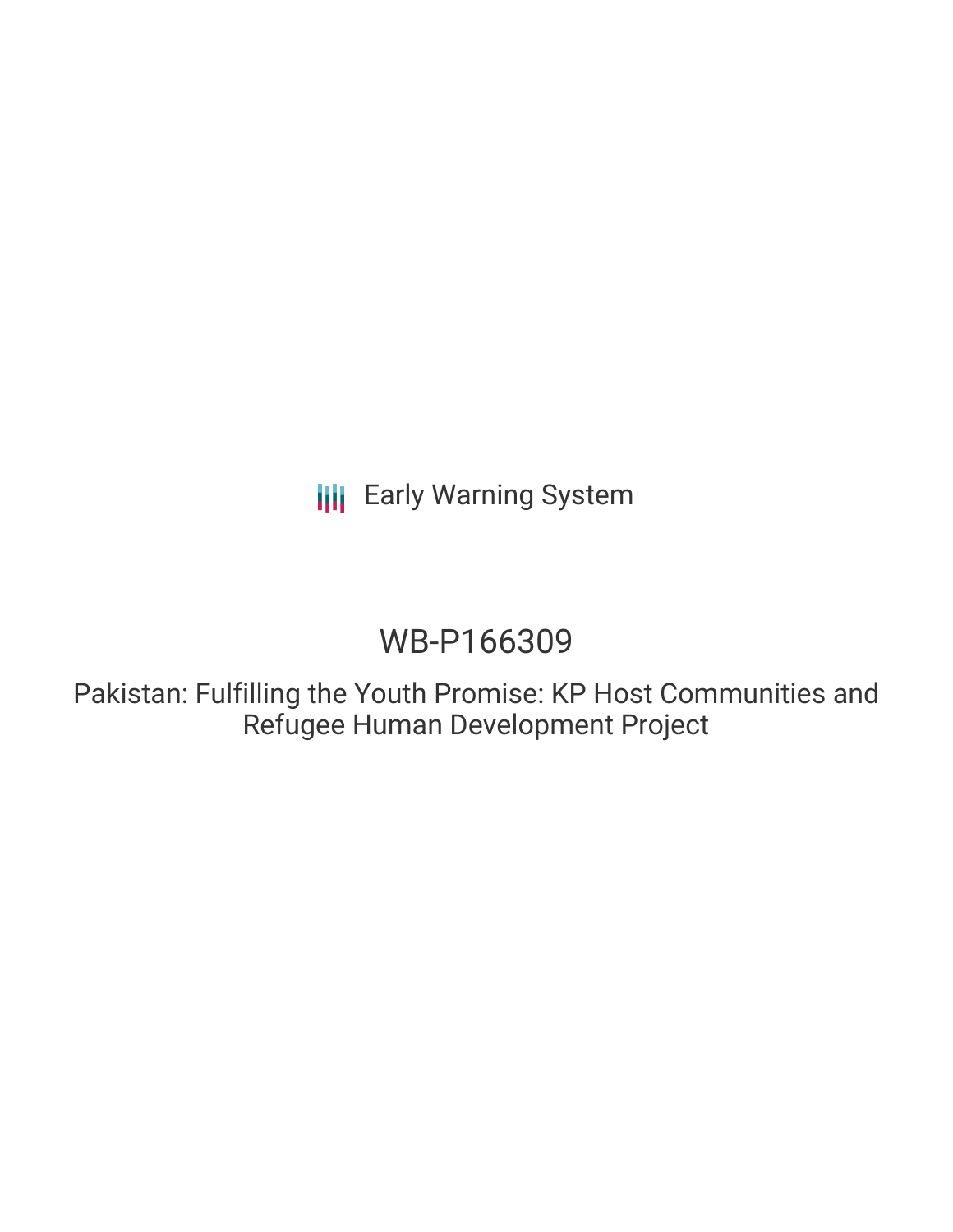

# Early Warning System

Pakistan: Fulfilling the Youth Promise: KP Host Communities and Refugee Human Development **Droject** 

#### **Quick Facts**

| <b>Countries</b>               | Pakistan              |
|--------------------------------|-----------------------|
| <b>Financial Institutions</b>  | World Bank (WB)       |
| <b>Status</b>                  | Proposed              |
| <b>Bank Risk Rating</b>        | B                     |
| <b>Sectors</b>                 | Humanitarian Response |
| <b>Investment Amount (USD)</b> | \$100.00 million      |
| <b>Project Cost (USD)</b>      | \$120.00 million      |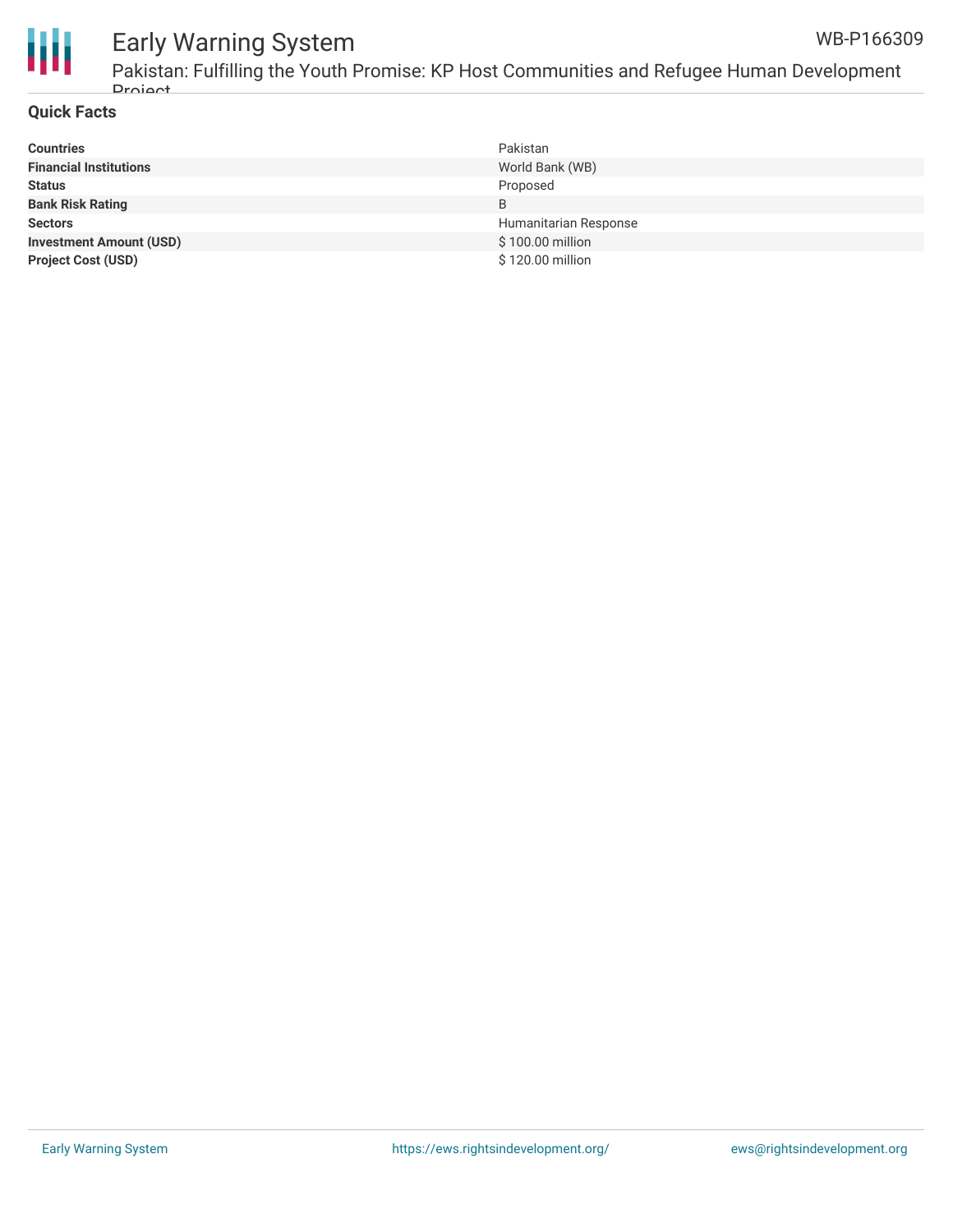

#### Early Warning System Pakistan: Fulfilling the Youth Promise: KP Host Communities and Refugee Human Development **Droject** WB-P166309

### **Project Description**

No information available at the time of writing.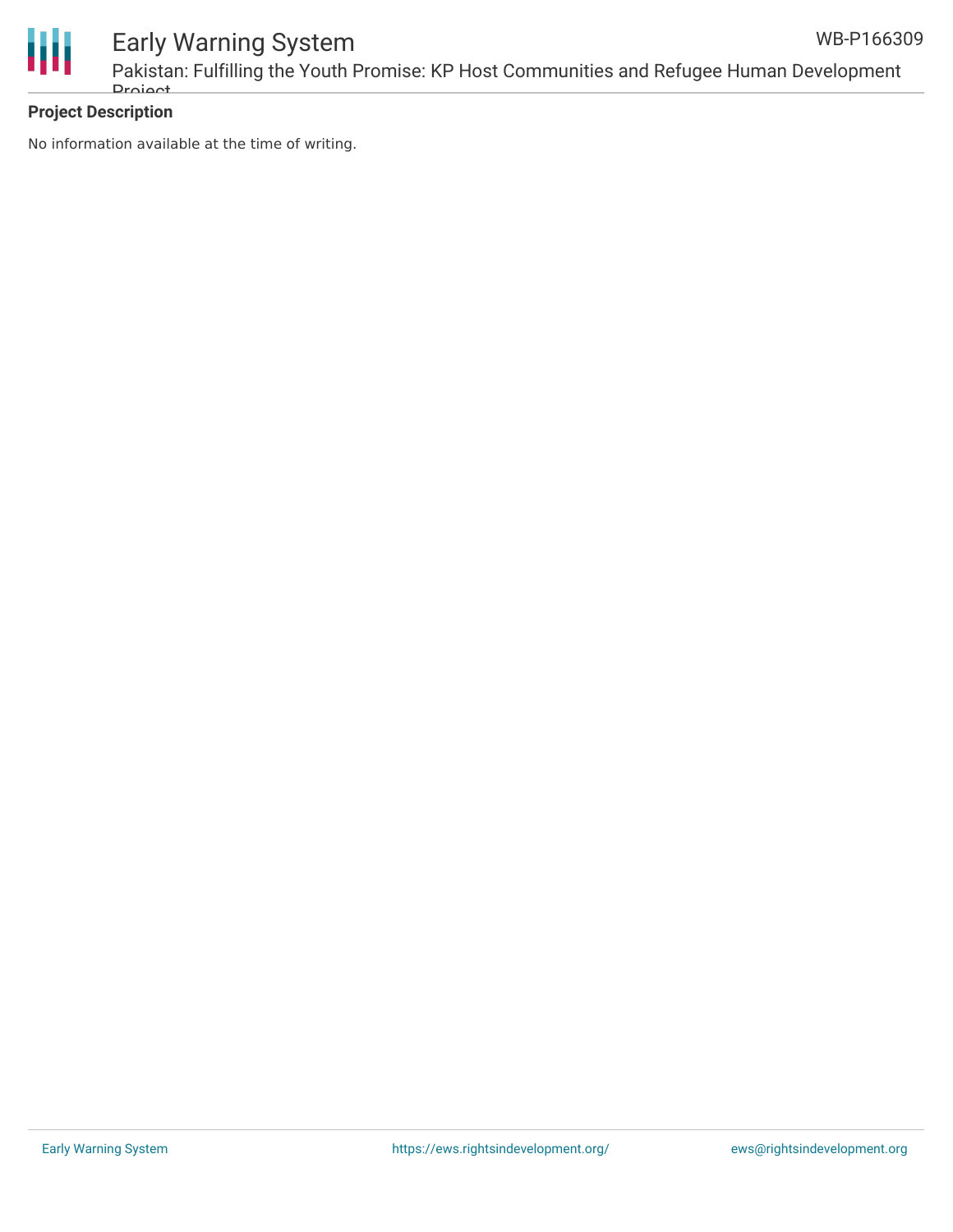

## Early Warning System

Pakistan: Fulfilling the Youth Promise: KP Host Communities and Refugee Human Development **Droject** WB-P166309

### **Investment Description**

World Bank (WB)